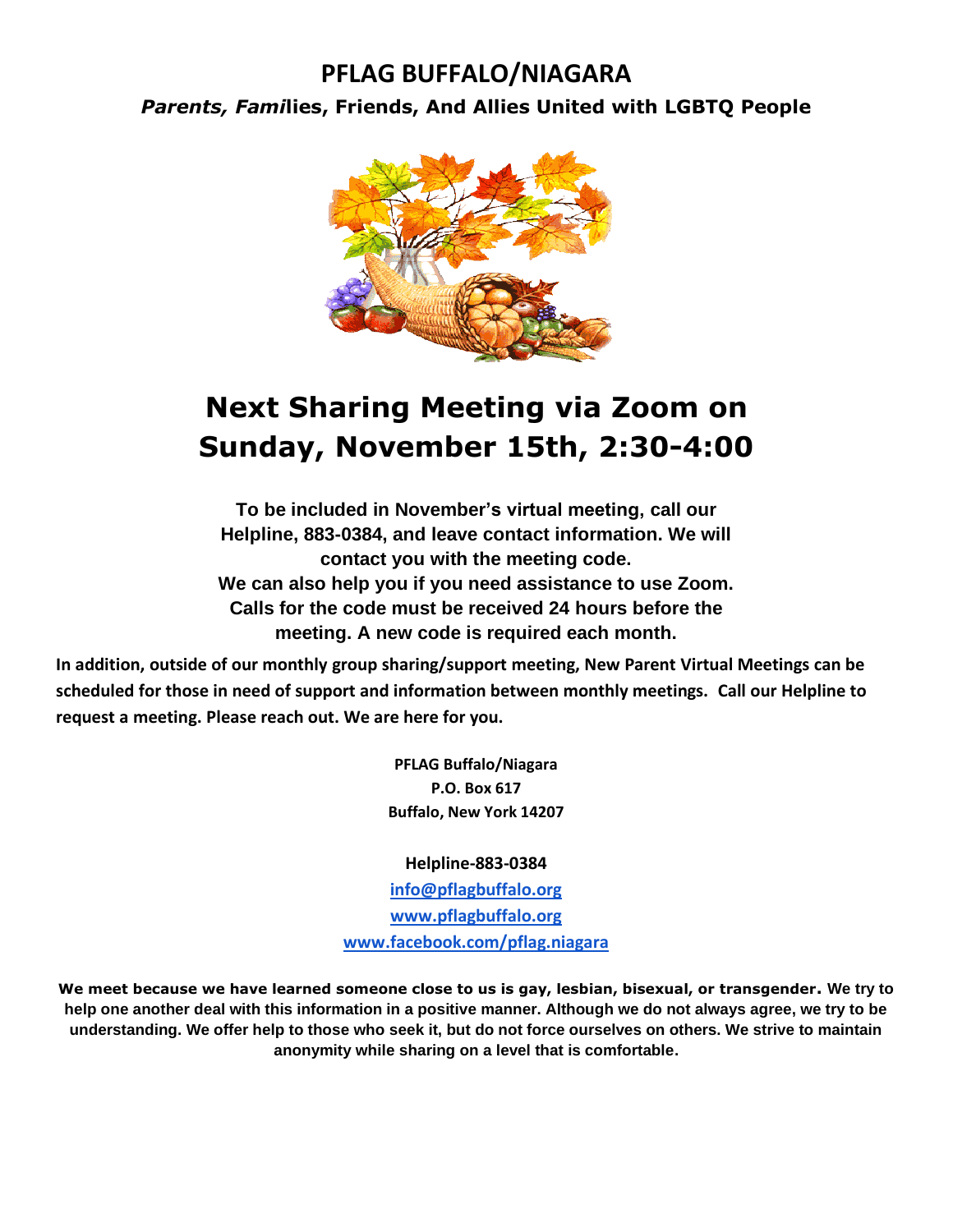

# *BOOK (SORT OF) CORNER*

We have recommended a book with LGBTQ themes or content these past months. We will continue to do so, but we thought to mix it up for November. We are recommending a blog and a podcast, both with connections to our PFLAG family. Both can be accessed for free online, so please take the chance to read or listen when you are able.

#### \*\*\*\*\*\*\*\*\*\*\*\*\*\*\*\*\*\*\*\*\*\*\*\*\*\*\*\*\*\*\*\*\*\*\*\*\*\*\*\*\*\*\*\*\*\*\*\*\*\*\*\*\*\*\*\*\*\*\*\*\*\*\*\*\*\*\*\*\*\*\*\*\*\*\*\*

 *Our Family Matters, Drajem Family* Writers, is a blog written by Linda Drajem and her son Christopher. They have shared thoughts in a blog format via letters to each other on many issues, personal experiences, current events, and LGBTQ specific topics are shared. These posts are powerful, thoughtful, and eloquent.

 Linda and Christopher's recent book, a memoir, *Wandering Close to Home*, was our first book recommended in this newsletter.

Check out their blog to read recent and past posts. You will be glad you did.

[Please use this link:](Please%20use%20this%20link:%20%20%20https:/drajem.com/blog/) [https://drajem.com/blog/](Please%20use%20this%20link:%20%20%20https:/drajem.com/blog/)

\*\*\*\*\*\*\*\*\*\*\*\*\*\*\*\*\*\*\*\*\*\*\*\*\*\*\*\*\*\*\*\*\*\*\*\*\*\*\*\*\*\*\*\*\*\*\*\*\*\*\*\*\*\*\*\*\*\*\*\*\*\*\*\*\*\*\*\*\*\*\*\*\*\*\*\*\*

 A podcast is a recorded audio presentation available online. These recordings are in episode format. Listeners tune in to podcasts; we are sure many of our readers already have their favorite podcasts. A friend of our group shared a podcast entitled, *The Boys I've Met Along the Way.*

 Jason, the creator and host, talks with men he has dated and with friends about their interconnected lives. These podcasts are casual but informative. Jason is an engaging host as he questions people from his past and present. We recommend these segments that can be accessed through Google Play and Spotify.

Here is the link to the Spotify page: <https://open.spotify.com/show/>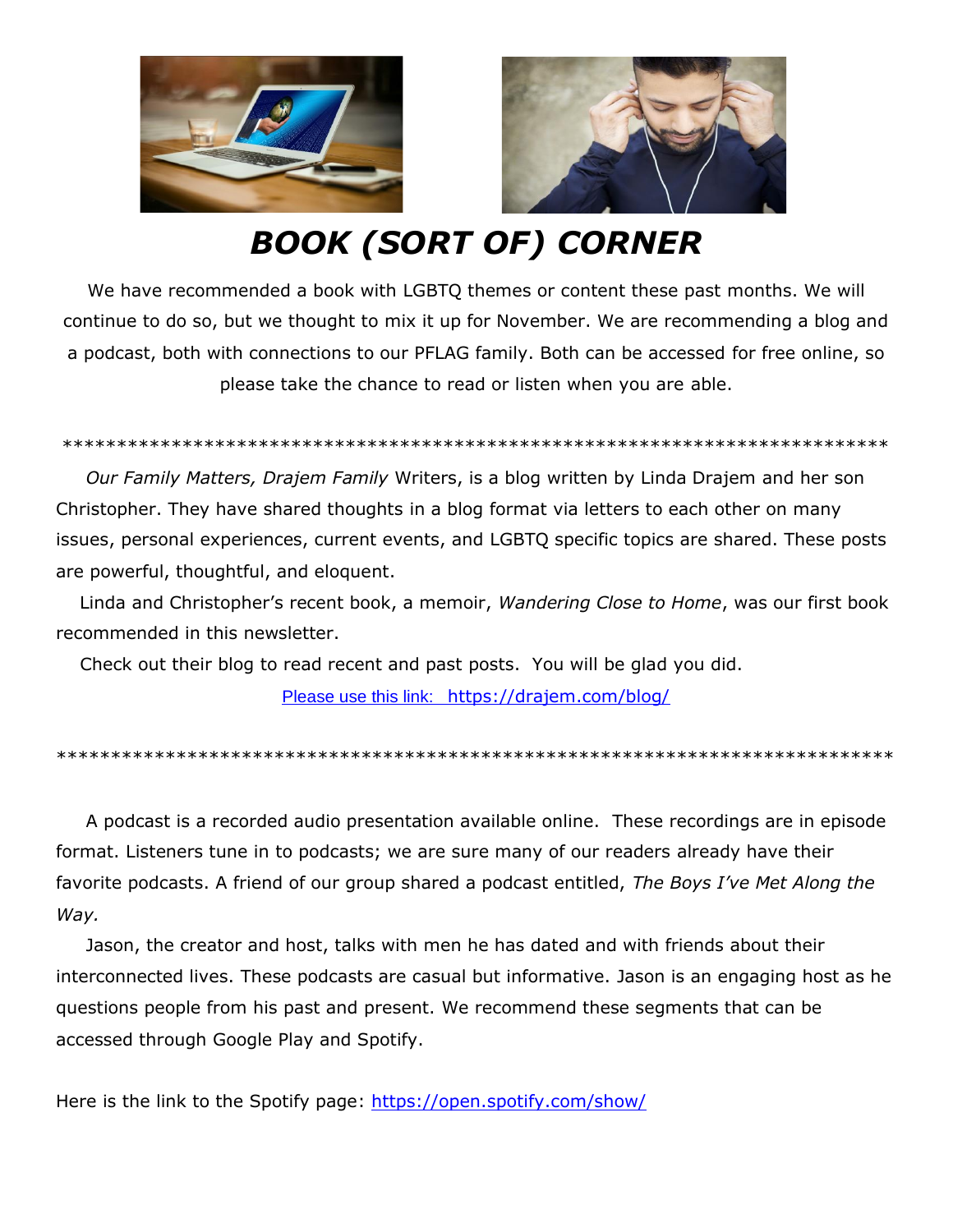### *GET TO KNOW ALL PFLAG NATIONAL HAS TO OFFER!*

**Scavenger Hunt Worksheet A Little "Homefun" For You!**



*Our National PFLAG has a wonderfu[l website](https://creativecommons.org/licenses/by-nc-nd/3.0/). The [www.pflag.org](http://www.pflag.org/) site is very extensive and we will focus on a sliver of it each month.* 

### **Please follow the steps. Check off steps and answer as requested.**

- 1. Visit www.pflag.org
- 2. Select "Our Priorities" and then "Loving Families" from the dropdown menu. \_\_\_\_\_\_\_\_
- 3. You will see three pictures and the captions are "Our Trans Loved Ones, "Our Children," and  $"$
- 4. Please choose one of these and read the information. You may purchase a book, but are you also able to download the publication(s) for free?
- 5. Now return to the "Our Priorities" page and scroll down. Please read over the headlines.
- 6. Is there an article about a reading list for transgender youth?
- 7. Is there an article about acceptance within families of color?
- 8. Is there an article about recent coverage of LGBTQ issues on "The View?"
- 9. What article catches your interest the most?

**Thank you for participating in our first Scavenger Hunt. We hope that you will agree with us that the pflag.org site is a valuable resource to be explored and revisited.**

Answers on the next page.  $=$ )